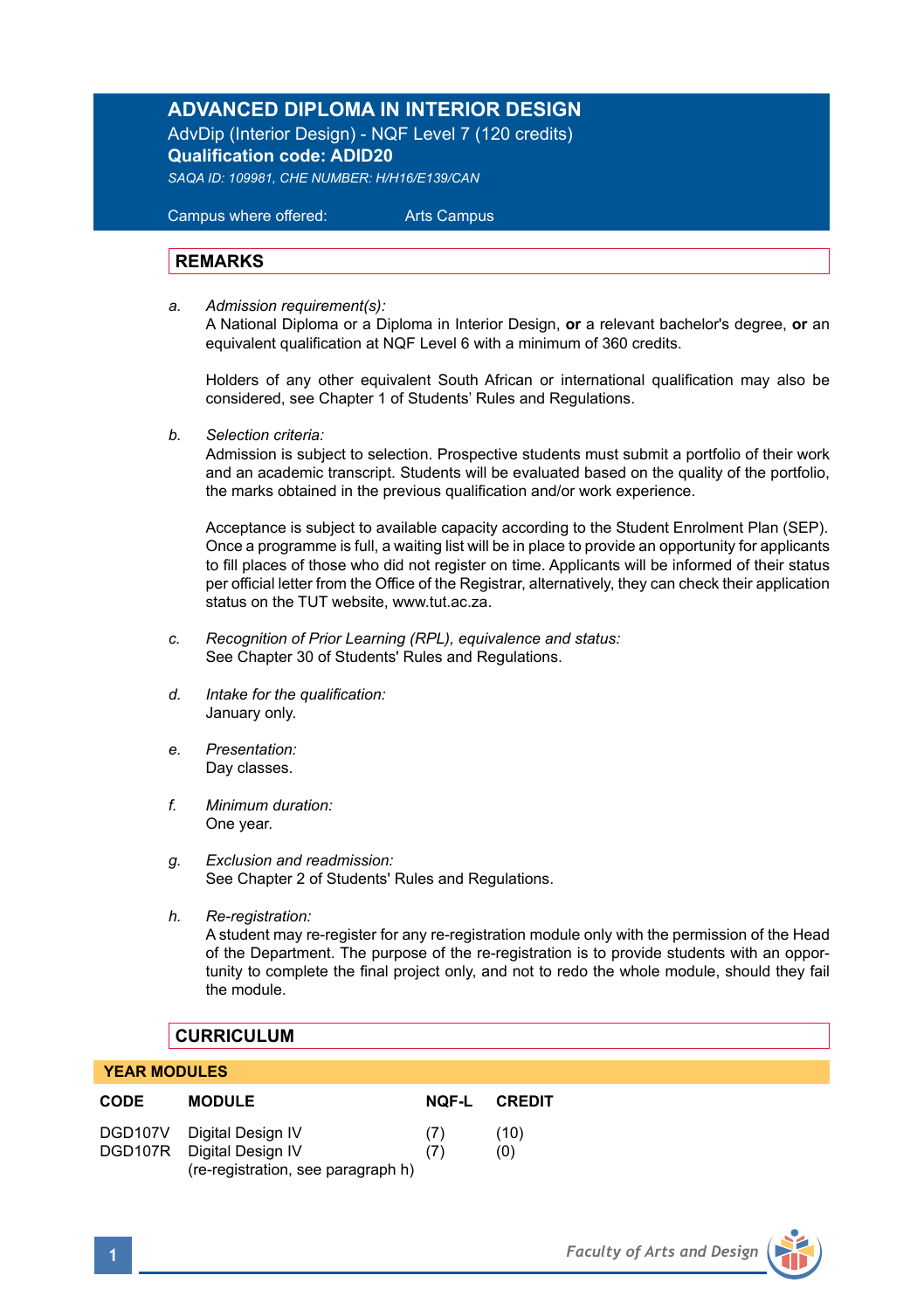| <b>IDR107V</b> | Interior Design Practice IV          | (7) | (30) |
|----------------|--------------------------------------|-----|------|
| <b>IDR107R</b> | Interior Design Practice IV          | (7) | (0)  |
|                | (re-registration, see paragraph h)   |     |      |
| <b>IDS107V</b> | Interior Design IV                   | (7) | (50) |
| <b>IDS107R</b> | Interior Design IV                   | (7) | (0)  |
|                | (re-registration, see paragraph h)   |     |      |
| <b>RDE107V</b> | Research Methods in Design I         | (7) | (20) |
| <b>RDE107R</b> | Research Methods in Design I         | (7) | (0)  |
|                | (re-registration, see paragraph h)   |     |      |
|                | plus one of the following modules:   |     |      |
| CCD107V        | Compact Design IV                    | (7) | (10) |
| CCD107R        | Compact Design IV                    | (7) | (0)  |
|                | (re-registration, see paragraph h)   |     |      |
| <b>EIS107V</b> | Eco Interiors and Sustainable        | (7) | (10) |
|                | Desian IV                            |     |      |
| <b>EIS107R</b> | Eco Interiors and Sustainable        | (7) | (0)  |
|                | Design IV (re-registration, see      |     |      |
|                | paragraph h)                         |     |      |
| HCD107V        | Healthcare Design IV                 | (7) | (10) |
| HCD107R        | Healthcare Design IV                 | (7) | (0)  |
|                | (re-registration, see paragraph h)   |     |      |
| <b>SIT107V</b> | Smart and Integrated Technology      | (7) | (10) |
|                | Design IV                            |     |      |
| <b>SIT107R</b> | Smart and Integrated Technology (7)  |     | (0)  |
|                | Design IV (re-registration, see      |     |      |
|                | paragraph h)                         |     |      |
|                | TOTAL CREDITS FOR THE QUALIFICATION: |     | 120  |
|                |                                      |     |      |

# **MODULE INFORMATION (OVERVIEW OF SYLLABUS)**

The syllabus content is subject to change to accommodate industry changes. Please note that a more detailed syllabus is available at the department or in the study guide that is applicable to a particular module. At time of publication, the syllabus content was defined as follows:

### **C**

### **COMPACT DESIGN IV (CCD107V/R) PRACTICAL EVALUATION**

### *(Module custodian: Department of Interior Design)*

The purpose of this module is to enable students to demonstrate the ability to identify, analyse, evaluate, critically reflect on and address complex problems relating to compact design and apply evidence-based solutions and theory driven arguments relevant to the interior design profession and construction knowledge. (Total notional time: 100 hours)

### **D**

## **DIGITAL DESIGN IV (DGD107V/R) PRACTICAL EVALUATION**

*(Module custodian: Department of Interior Design)* This module develops the student's ability to demonstrate an understanding of a range of methods of enquiry in the field of Building Information Modelling (BIM) and Virtual Reality (VR). (Total notional time: 100 hours)



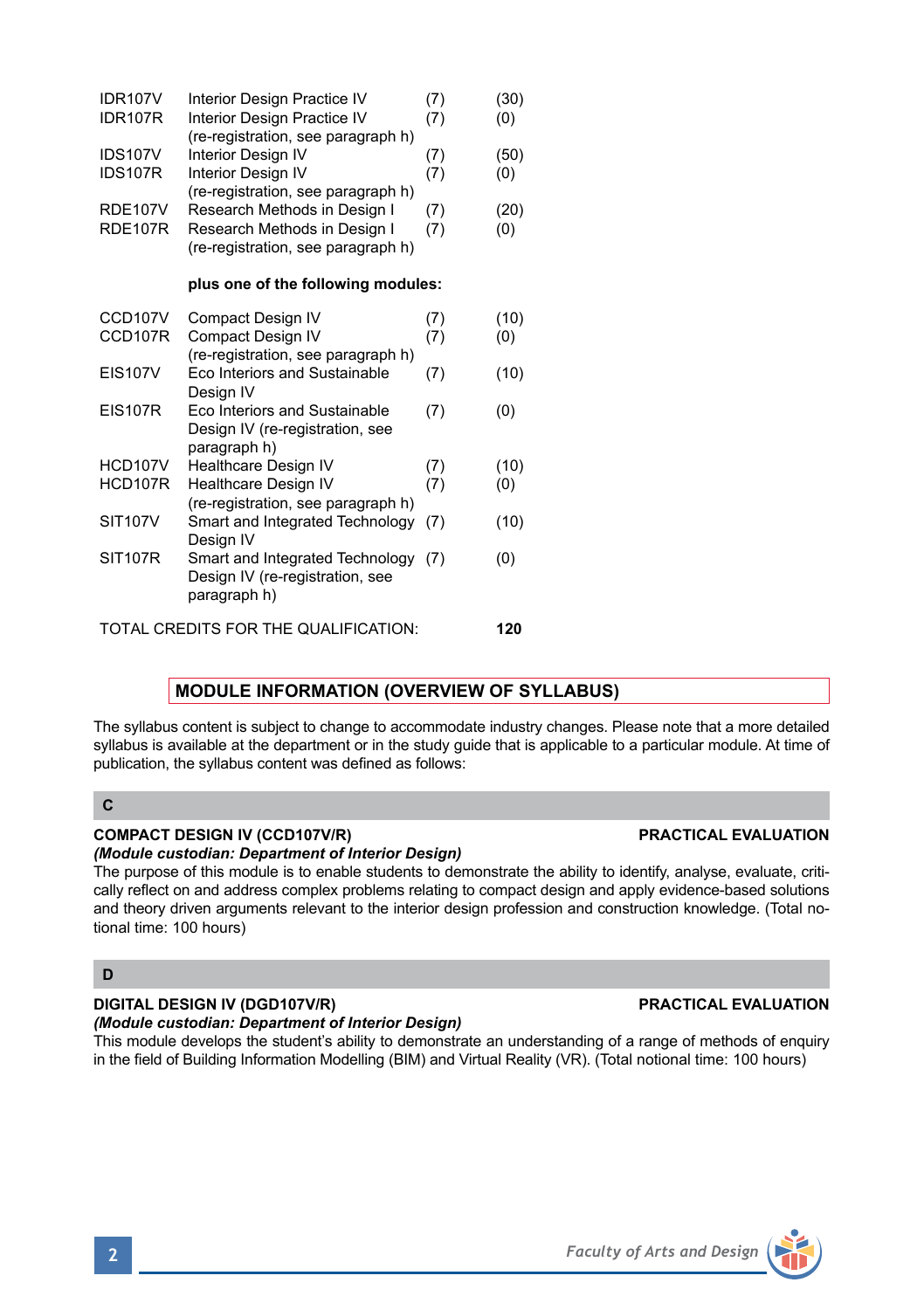#### **ECO INTERIORS AND SUSTAINABLE DESIGN IV (EIS107V/R) PRACTICAL EVALUATION**  *(Module custodian: Department of Interior Design)*

The purpose of this module is to enable students to demonstrate the ability to apply, in a self-critical manner, learning strategies within the eco-friendly and sustainable design interior environments to effectively address his or her professional and ongoing learning needs and the professional and ongoing needs of others. (Total notional time: 100 hours)

#### **H**

#### **HEALTHCARE DESIGN IV (HCD107V/R) PRACTICAL EVALUATION**

#### *(Module custodian: Department of Interior Design)*

The purpose of this module is to enable students to demonstrate an awareness and ability to respond to challenges that a modern healthcare system experiences, foster collaboration between disciplines and specialisations, and develop innovative models and skills to transform healthcare through Interior Design. This is seen as an opportunity to create a new generation of healthcare professionals and designers who can collaborate in identifying problems and creating lasting and tangible solutions. (Total notional time: 100 hours)

**I**

## **INTERIOR DESIGN IV (IDS107V/R) PRACTICAL EVALUATION**

#### *(Module custodian: Department of Interior Design)*

Students are expected to question, develop and address the nature and characteristics of a complex Interior Design problem and to establish the functional, contextual, visual and technological basis for an Interior Design solution. Students must demonstrate the ability to effectively engage in the design process to generate creative and technical design solutions to multifaceted and complex Interior Design problems. Further, the students will demonstrate the ability to identify, analyse, evaluate and critically reflect on complex Interior Design problems while adhering to regulatory requirements. (Total notional time: 500 hours)

## **INTERIOR DESIGN PRACTICE IV (IDR107V/R) PRACTICAL EVALUATION**

# *(Module custodian: Department of Interior Design)*

The purpose of this module is to develop an understanding of the role of the designer in the workplace. This will be achieved by defining contemporary interior design and its practice. Interior Design Practice describes the changes currently occurring in the design profession and industry and suggests new, unique ways of thinking and working that will serve as a catalyst for designers who seek specialisation in their profession. This module will offer comprehensive coverage of crucial business and legal aspects of starting and running an Interior Design firm, equipping students with the skills needed for planning and maintaining a thriving interior design business. (Total notional time: 300 hours)

### **R**

#### **RESEARCH METHODS IN DESIGN I (RDE107V/R) PROJECT ASSESSMENT**  *(Module custodian: Department of Interior Design)*

Students will be able to demonstrate an understanding of a range of applied methods of enquiry in the field of Interior Design, their suitability to specific investigations; and the ability to select and apply a range of applied methods to resolve problems or introduce change within the Interior Design practice. Students will be able to demonstrate the ability to identify, analyse, evaluate, critically reflect on and address complex problems, applying evidence-based solutions and theory-driven arguments within an Interior Design context. Students will be able to demonstrate the ability to make decisions and act ethically and professionally, and the ability to justify those decisions and actions drawing on appropriate ethical values and approaches within a photographic environment. Furthermore, students will acquire the ability to develop appropriate applied processes of information gathering within an Interior Design context; and the ability to independently validate the sources of information and evaluate and manage the information. Students will also be able to demonstrate an understanding of knowledge as contested and the ability to evaluate types of applied knowledge and explanations typical within the field of Interior Design. (Total notional time: 200 hours)